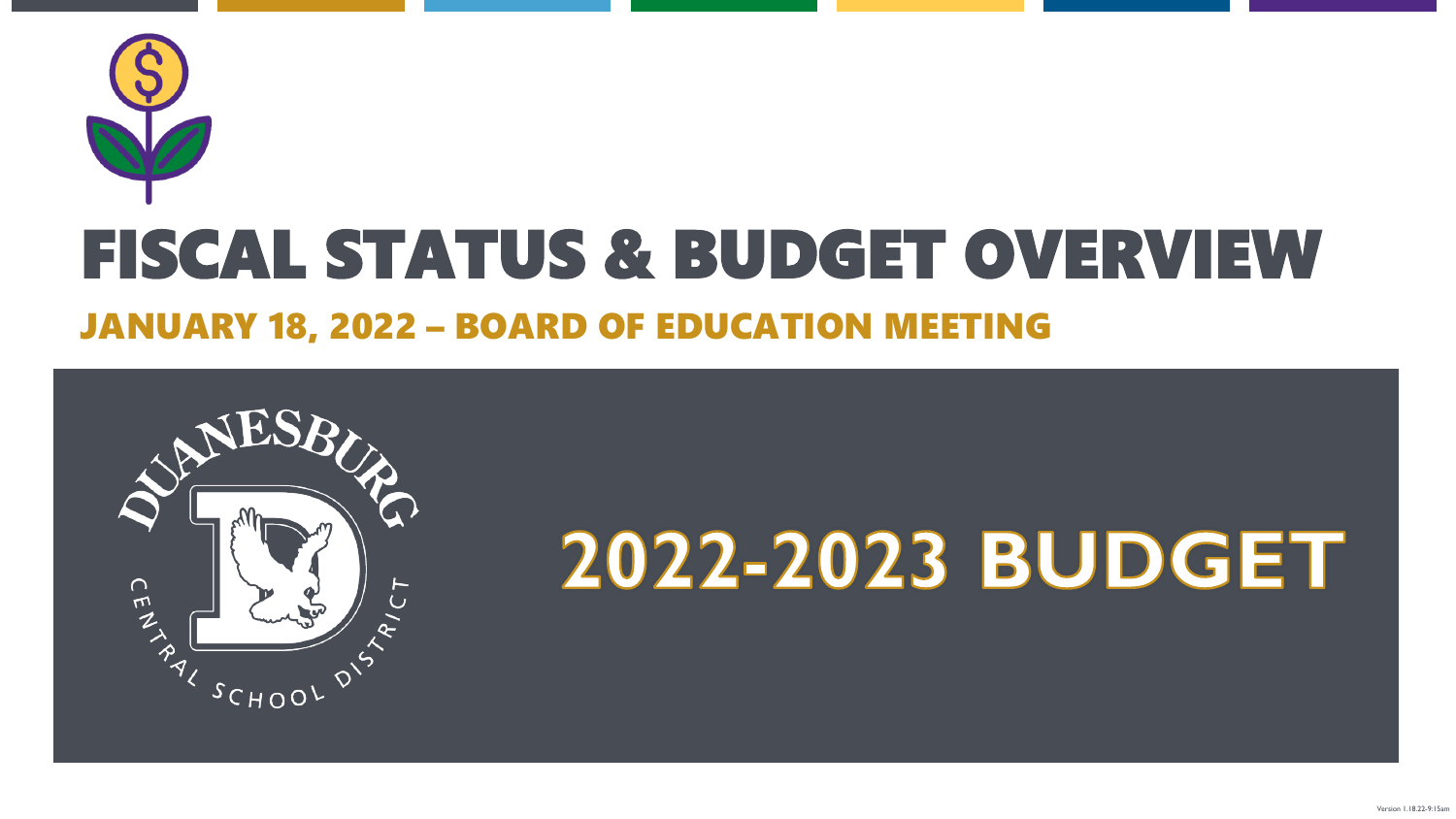### DCS FORWARD



*We will provide students of every ability the support, dedication, quality instruction and experiences they need as they strive to fulfill their dreams and aspirations for the future.*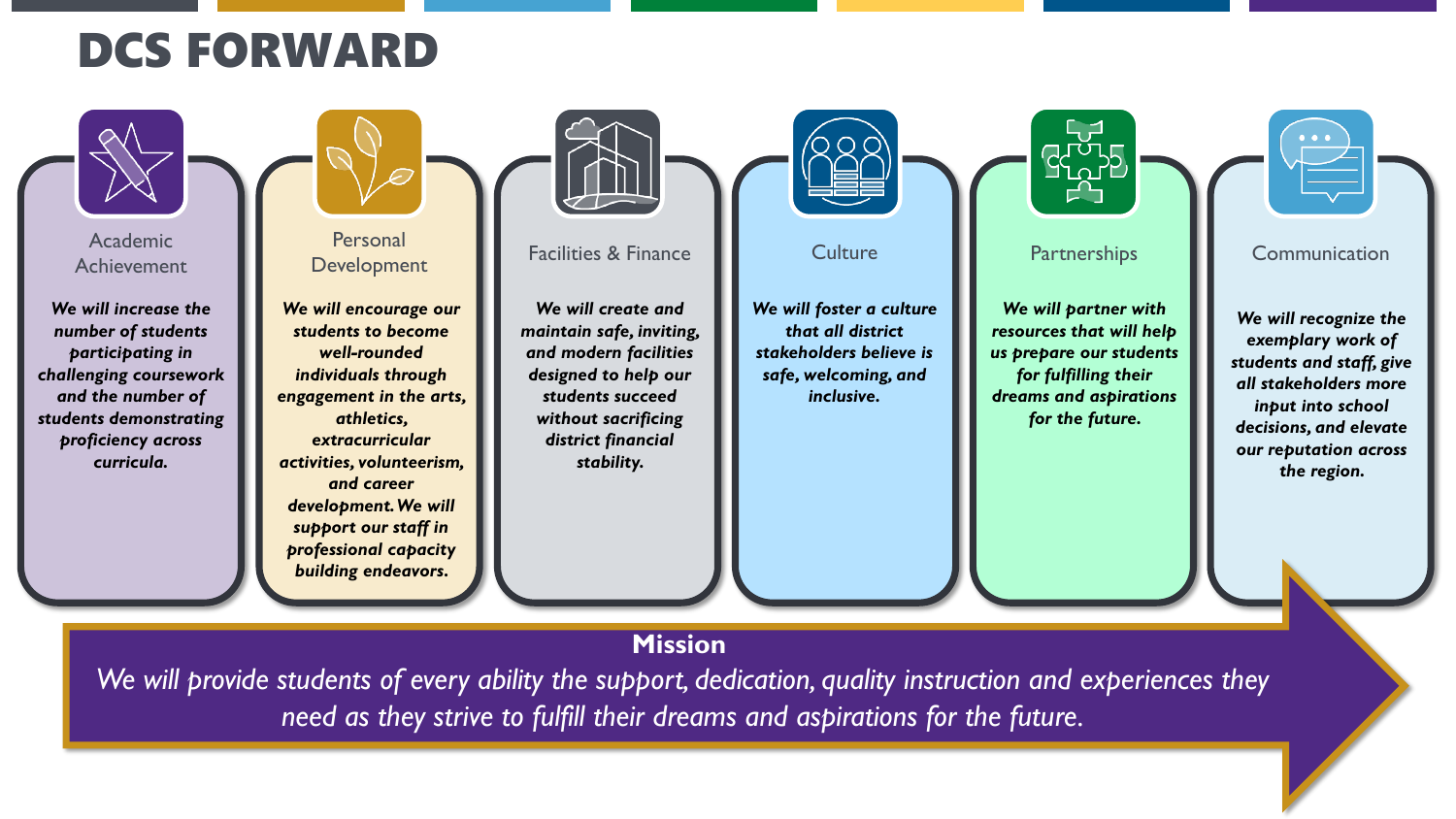### BUDGET PRIORITIES

- Continue to modernize classrooms for distance instruction
- Continue 1:1 computing
- Maintain existing programs
- Overcome the Health Insurance increase hurdle
- Prepare for the fiscal cliff (Budgets after Federal Aid)
- Continue with staff development initiatives
- Investing for hard to fill positions through development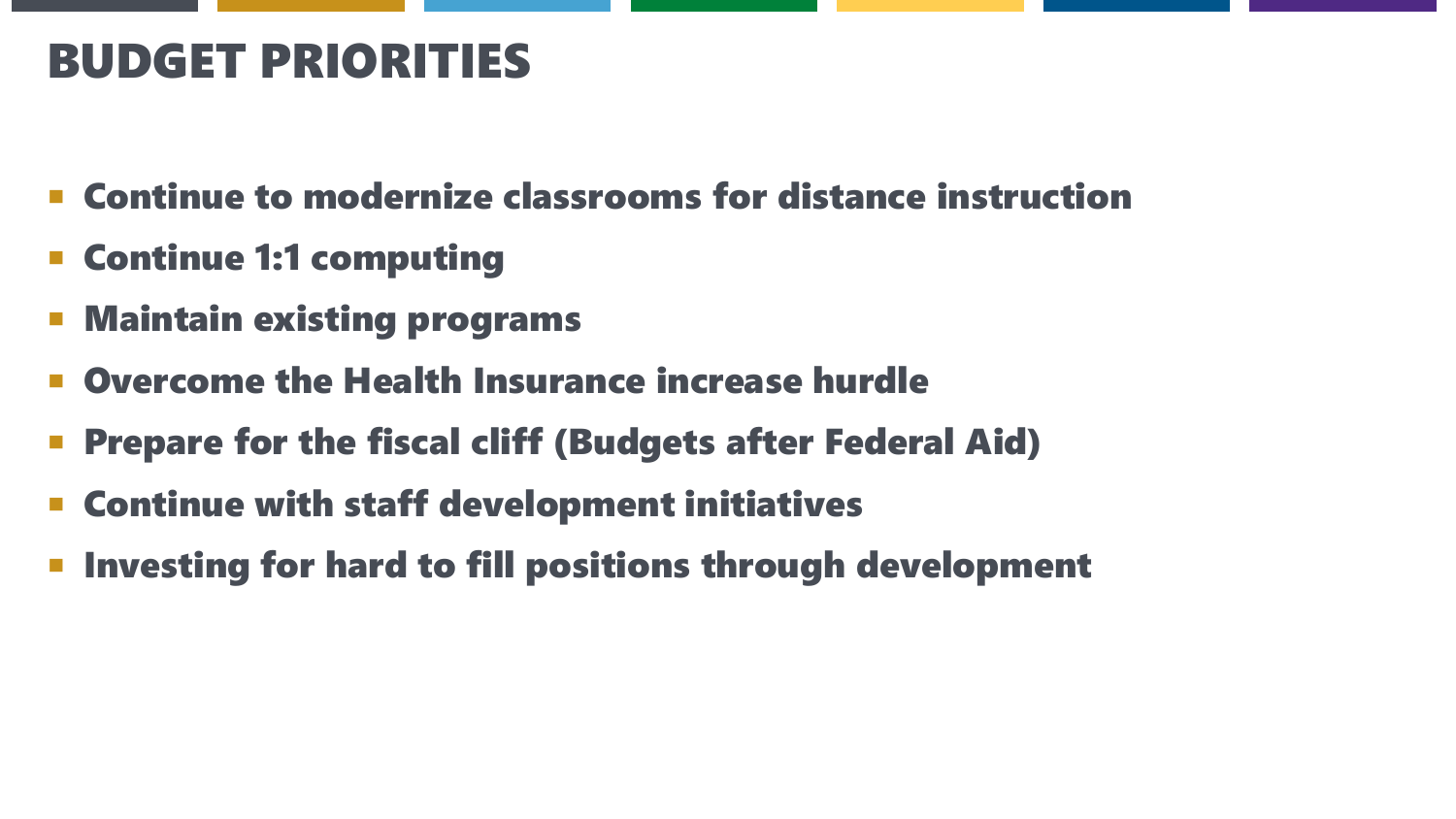### ASSUMED BUDGET CHALLENGES

- **E Health Insurance rate increases**
- **E** Staff contractual costs
- **Exercisement system expenses**
- **E Contractual and Supply cost increases**

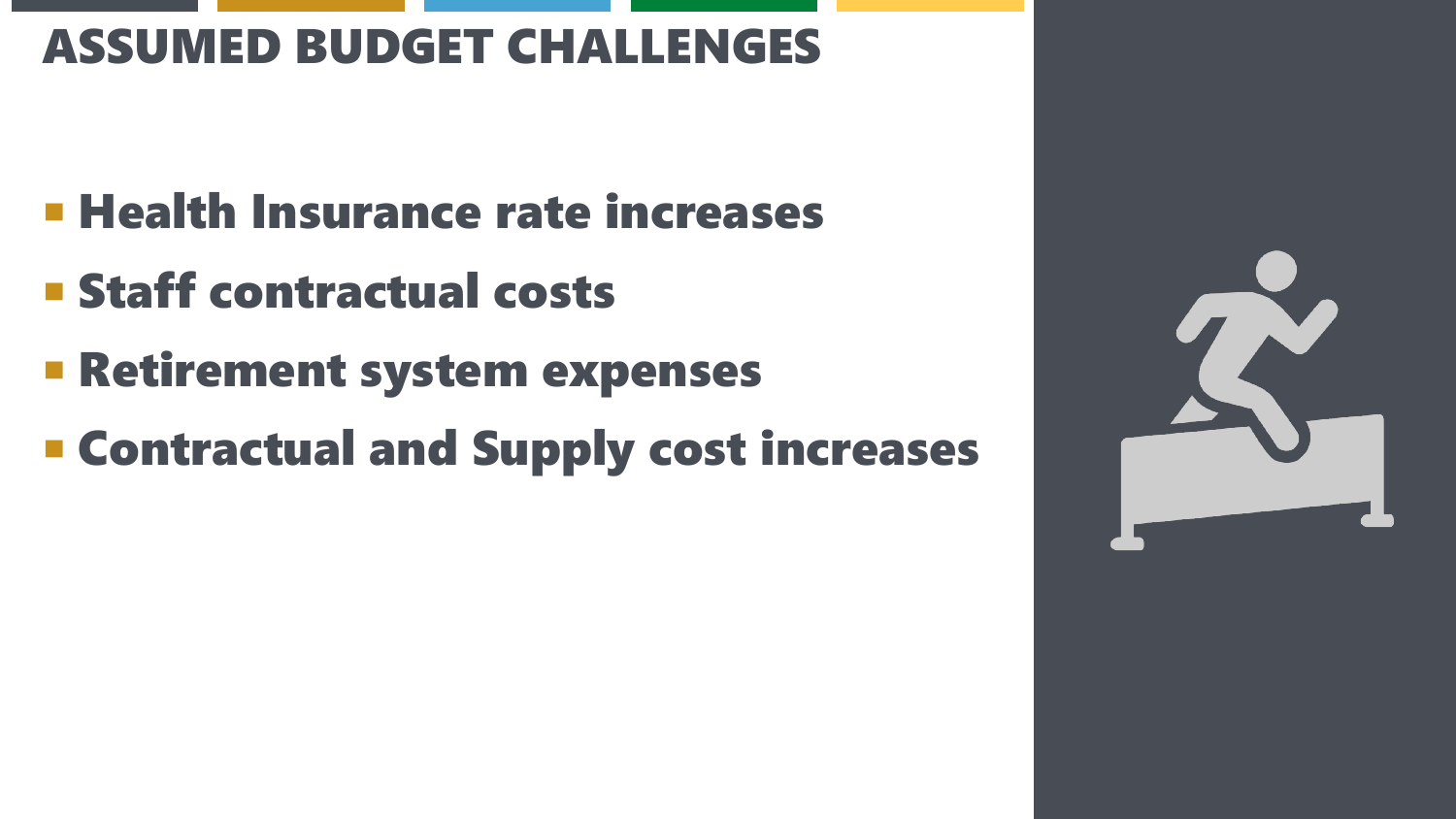### POTENTIAL STRATEGIES FOR BUDGET 2022-2023

Determine a responsible tax levy

**Consider** using additional fund balance

Consider using reserve fund to offset possible budget gap

**Consider** existing financial conditions of the district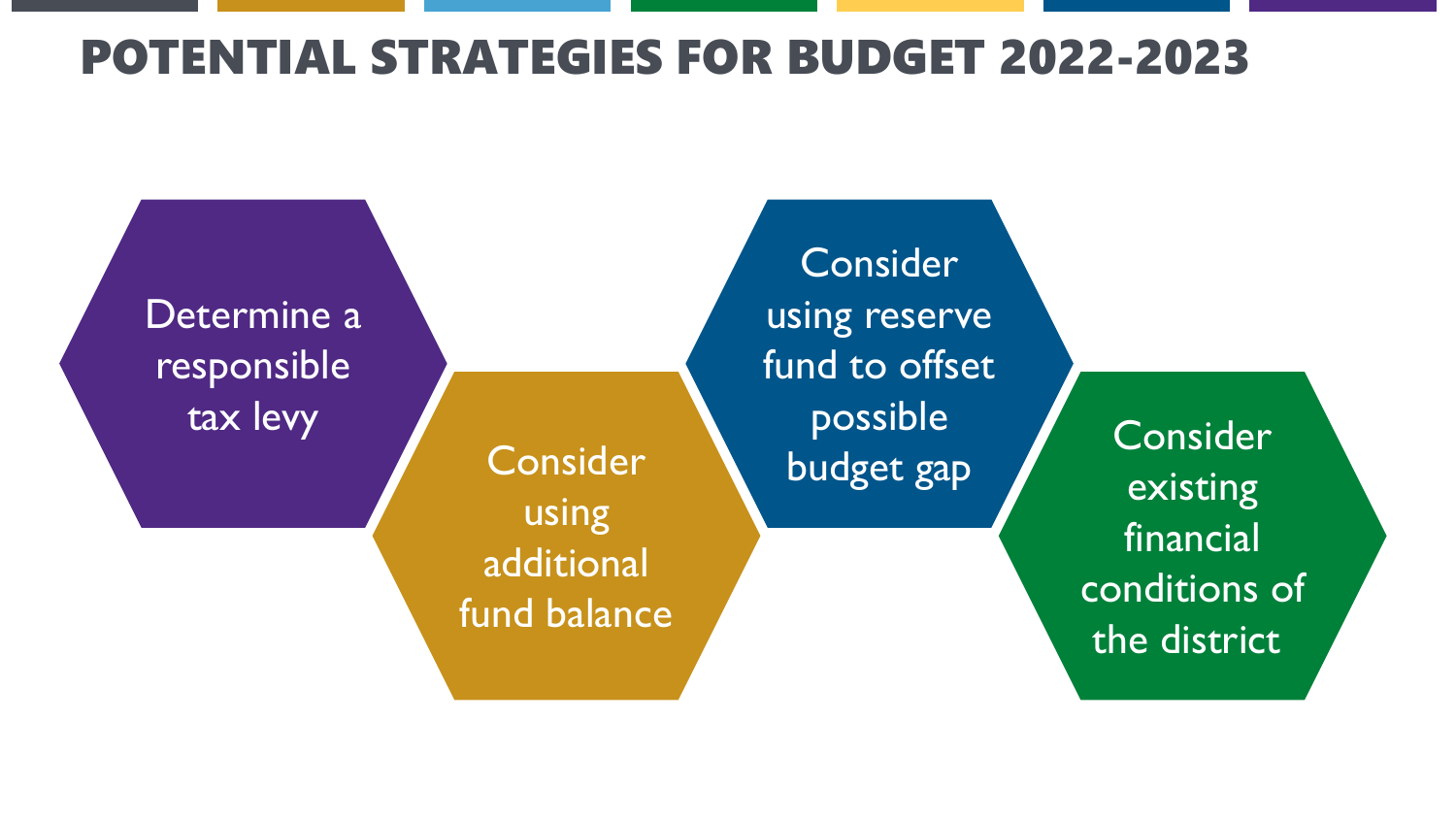### RESERVE FUNDS REPORT







| <b>RESERVE NAME</b>             | 06/30/2021   |
|---------------------------------|--------------|
| <b>Insurance</b>                | \$733,000    |
| <b>Retirement Contributions</b> | \$1,045,483  |
| <b>TRS Retirement</b>           | \$202,675    |
| <b>Tax Certiorari</b>           | 50           |
| Unemployment                    | \$180,233    |
| <b>Workers Compensation</b>     | \$75,000     |
| <b>Benefit Reserve</b>          | \$44,184     |
| <b>Property Loss</b>            | \$62,159     |
| <b>Reserve for Capital</b>      | \$3,852,163  |
| <b>TOTAL RESERVES</b>           | \$6,194,897  |
| <b>TOTAL BUDGET</b>             | \$17,565,001 |
| <b>PERCENT RESERVED</b>         | 35.27%       |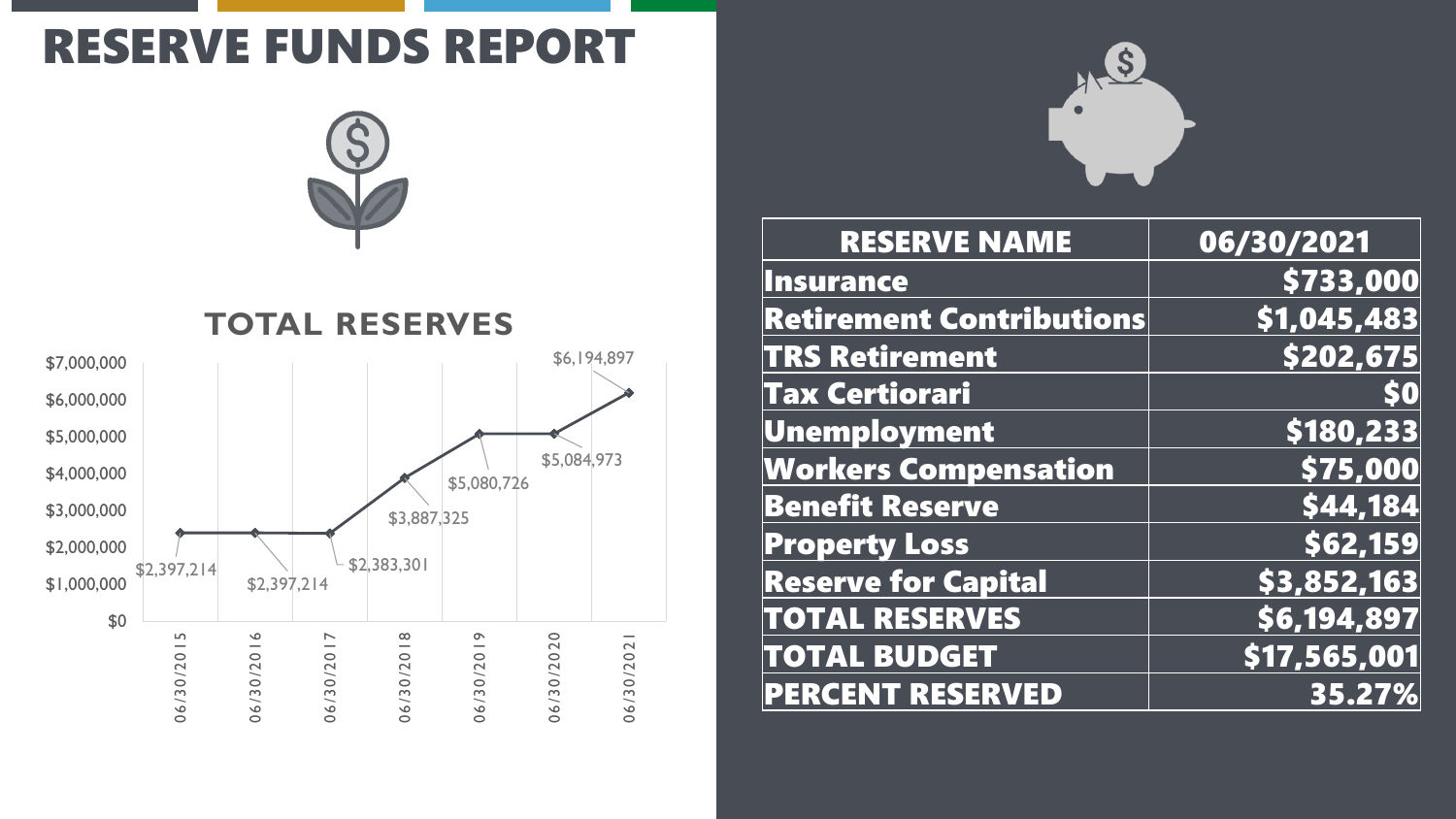### REVENUE



The majority of district's revenue made up of *Taxes and State Aid*



Budget gaps typically closed by using *fund balance*

### *At a glance: Current 2021-2022 budget revenue sources*

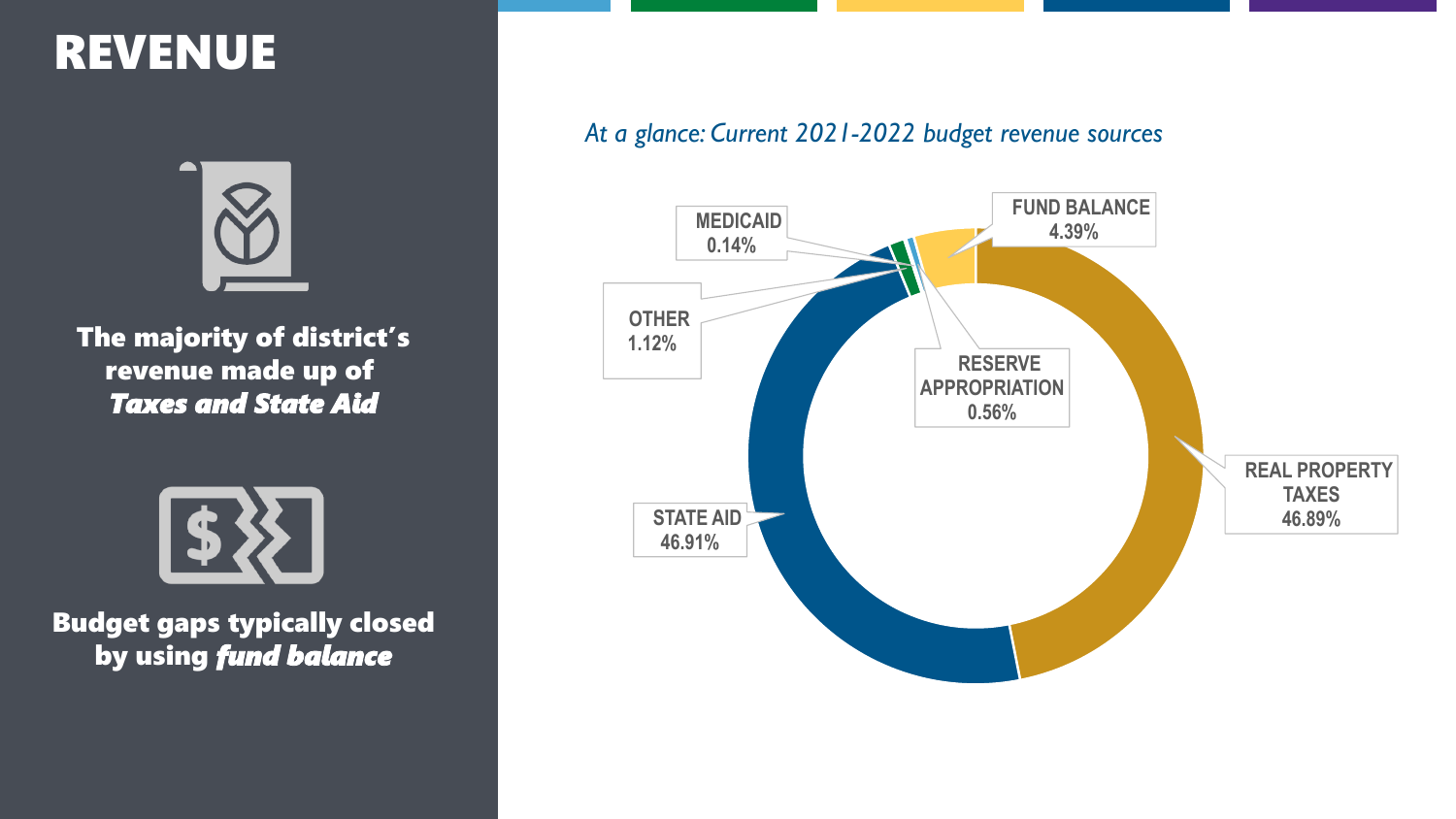## TAX LEVY HISTORY

| <b>BUDGET YEAR</b> | <b>TAX LEVY!</b> | <b>INCREASE OVER PRIOR</b> |
|--------------------|------------------|----------------------------|
| 2020-2021          | \$8,225,470      | 1.9%                       |
| 2021-2022          | \$8,385,866      | 1.95%                      |

TAX LEVY HISTORY





\* Tax values are estimates for example purposes only.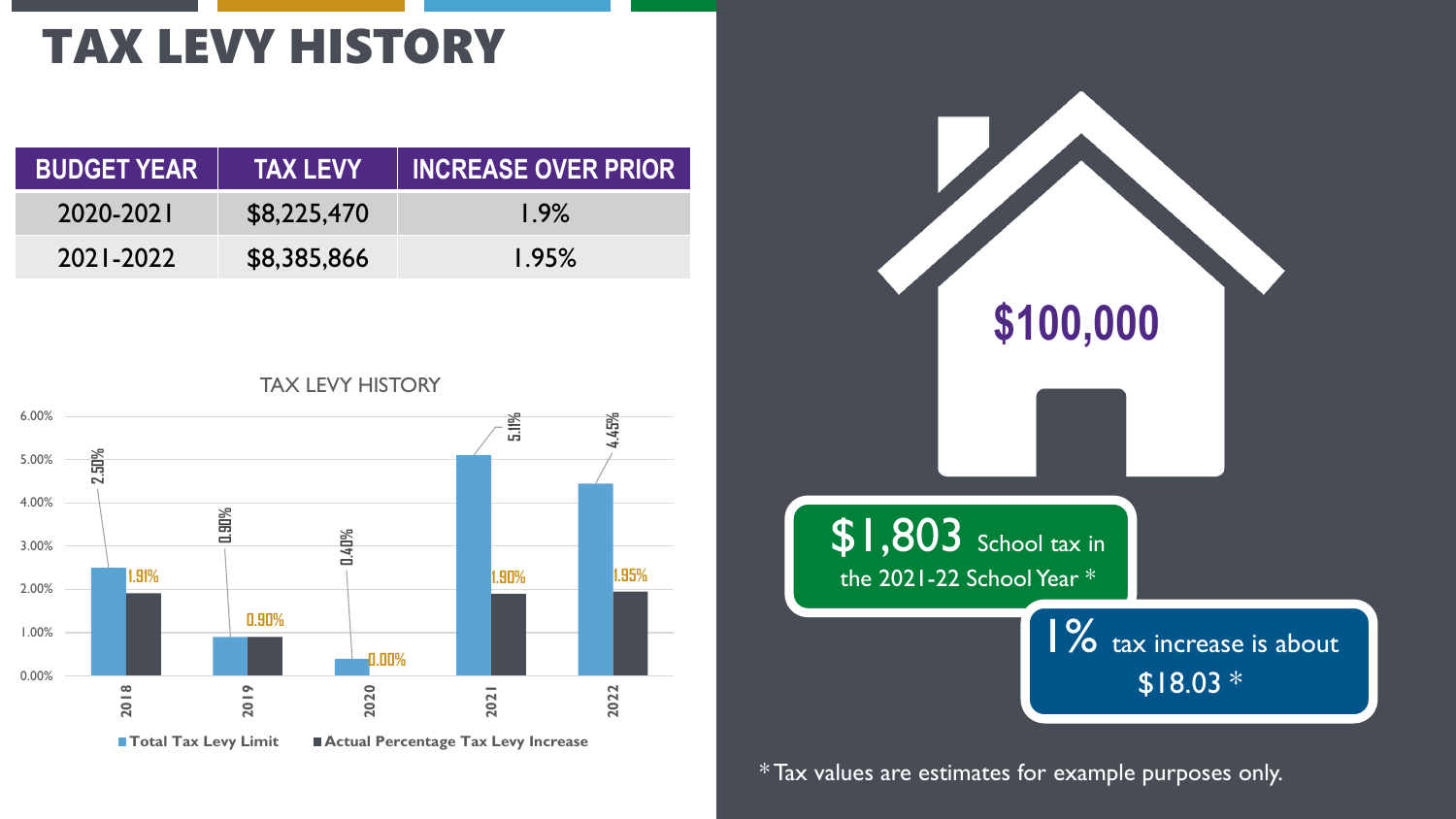### EXPENDITURES



#### **Five Year Average 2016-2020**



 $A+$ 

*Duanesburg remains near or below the County and the Statewide averages in Per Pupil Spending.*

DATA SOURCE: https://data.nysed.gov/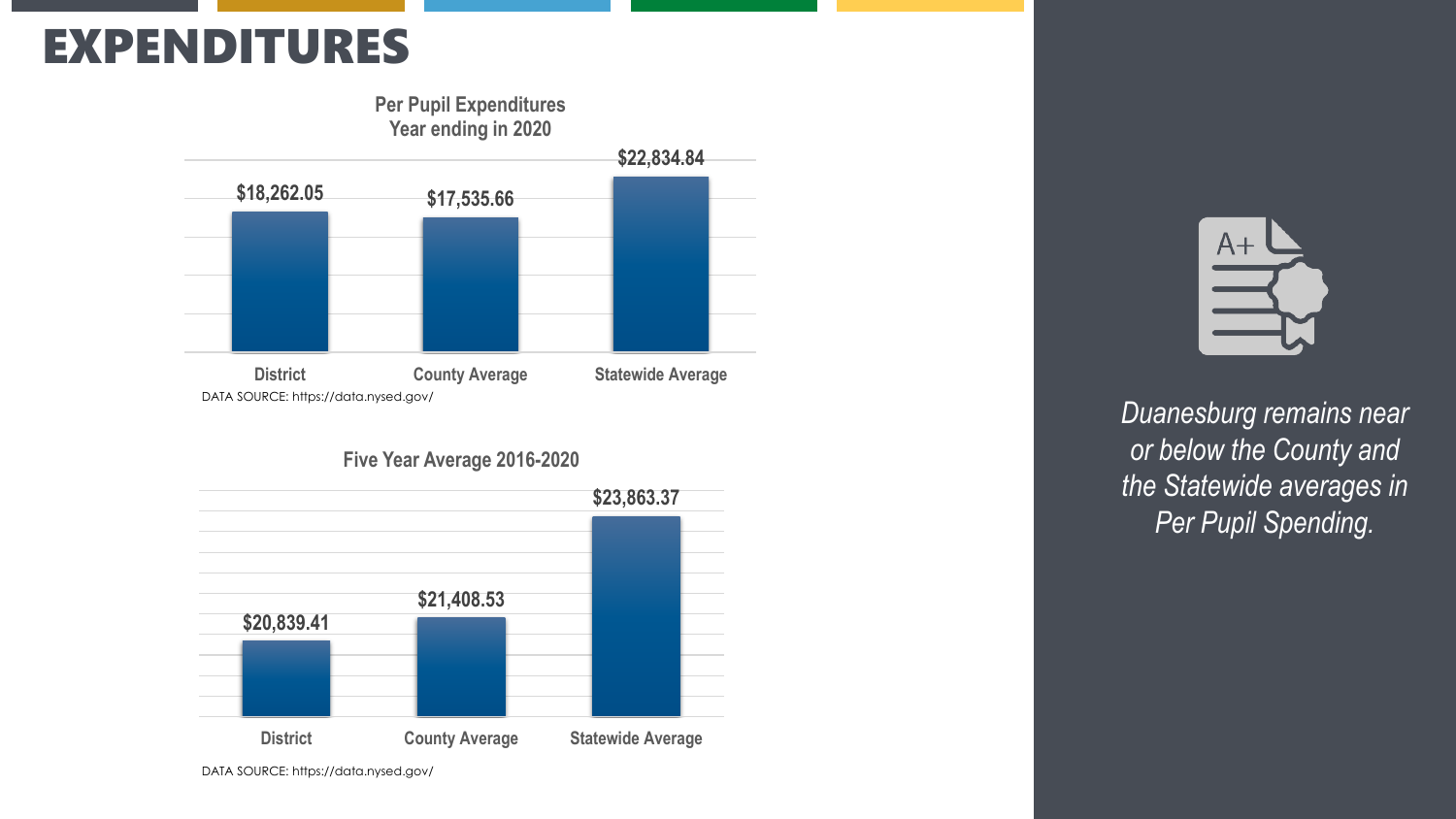### STATE AID

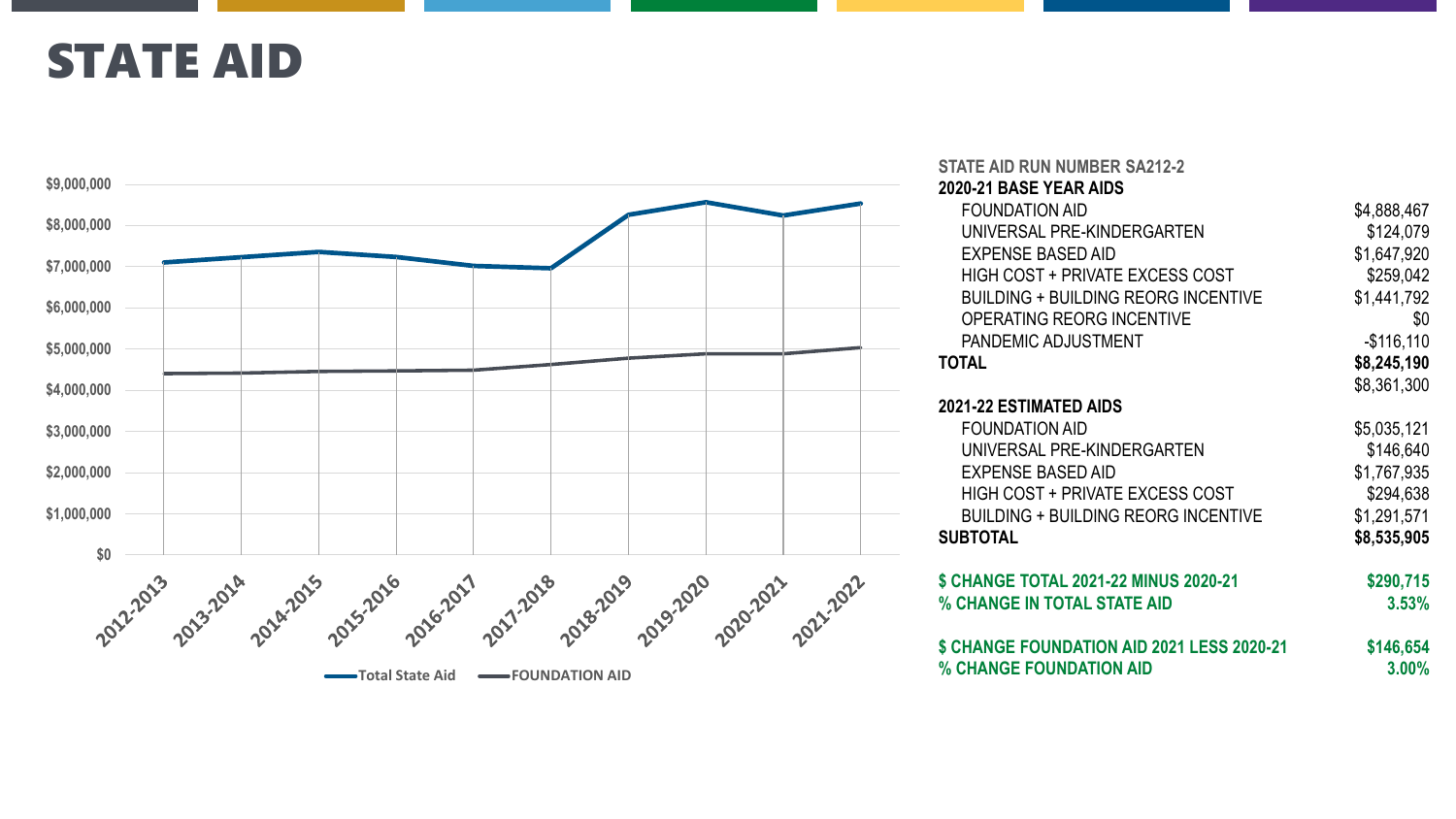### EXPENDITURES



*Percentage of budget expensed reducing because of pandemic pressures on extra programs and energy needs. Savings will be needed as we anticipate higher costs to many budget items.*

#### **0.00% 10.00% 20.00% 30.00% 40.00% 50.00% 60.00% 70.00% 80.00% 90.00% 100.00% \$0 \$2,000,000 \$4,000,000 \$6,000,000 \$8,000,000 \$10,000,000 \$12,000,000 \$14,000,000 \$16,000,000 \$18,000,000 \$20,000,000** 2013 2014 2015 2016 2017 2018 2019 2020 2021

**Total Expenditures The Percentage of Budget Expenditure Budget Percentage of Budget Expensed** 

#### **EXPENSES COMPARED TO OVERALL EXPENDITURE BUDGET**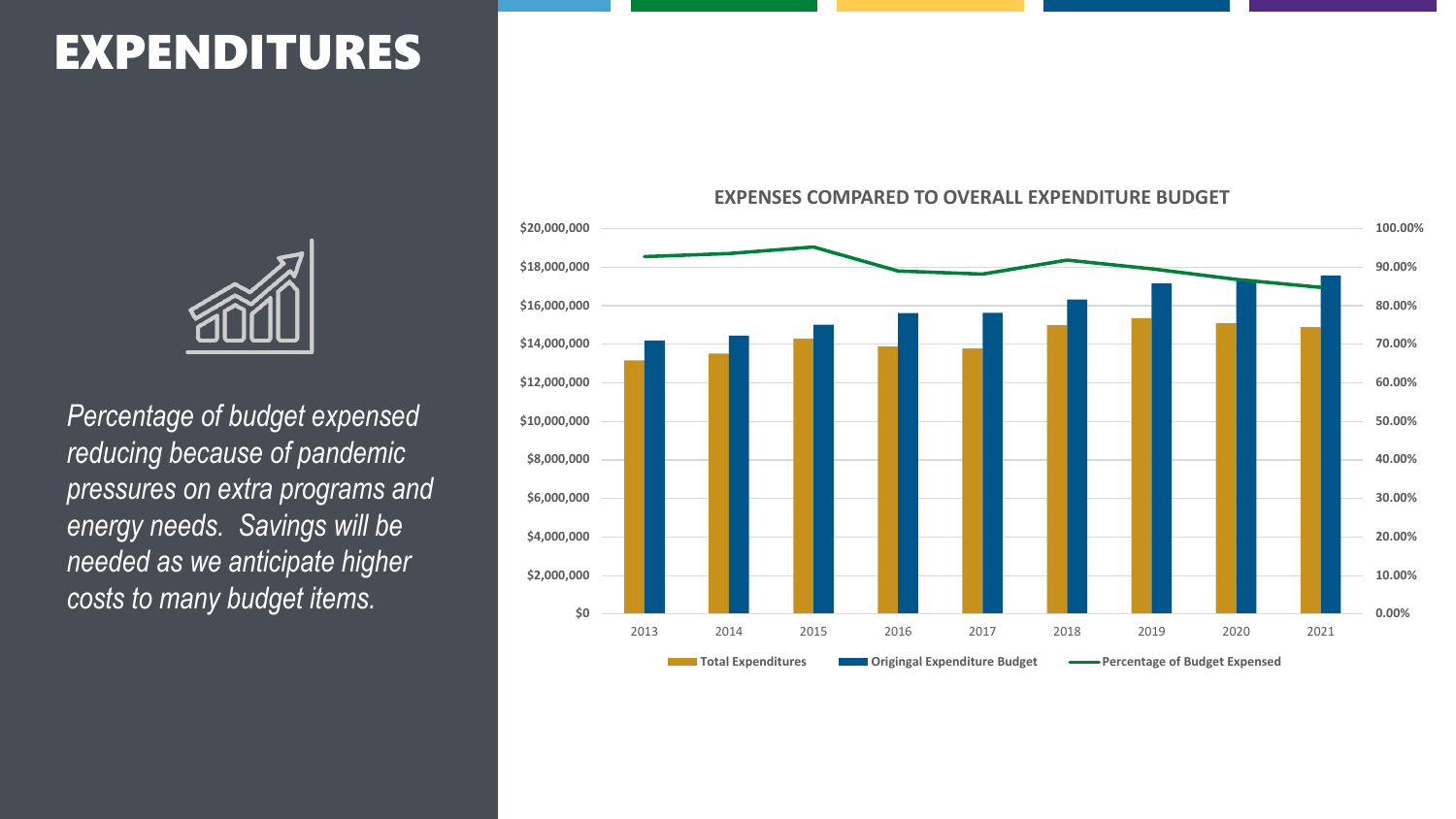## EXPENDITURES VS. REVENUE



### **BUDGET TRENDS**

- Revenues kept ahead of Expenses
- Dip in expenses past two years does not represent the future shift due to economic changes
- Prior to pandemic expenses noticeably increased.
- Assume expenses to increase over the next three years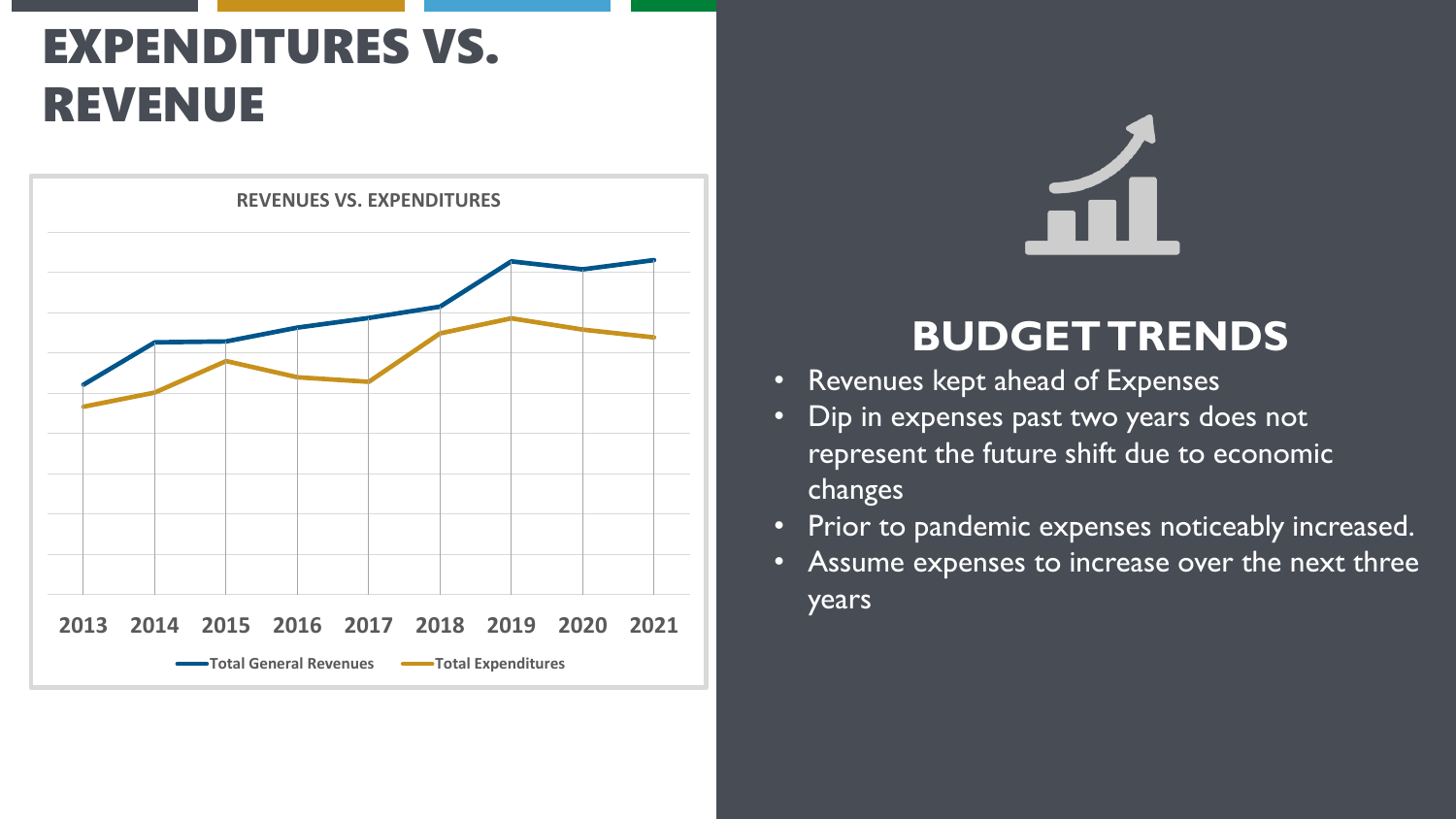### BUDGET PASS RATES



**BUDGET PASS RATE**